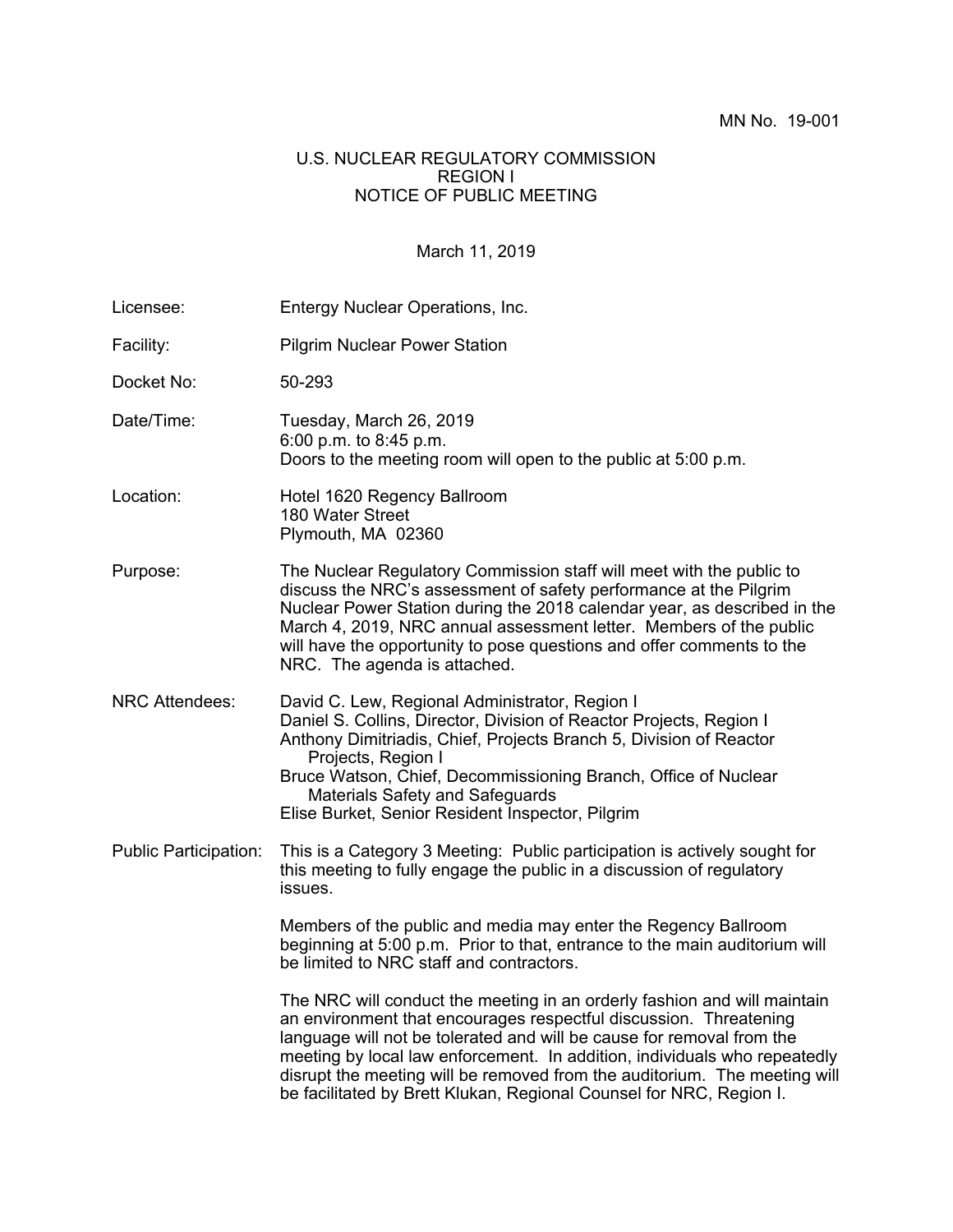Members of the public who wish to speak during the meeting will be required to sign up prior to entering the Regency Ballroom. The order of public speakers will be determined by random selection, so there is no need to line up prior to 5:00 p.m. to reserve a place in the speaking order.

Since the NRC will be using a projector and laptop for its presentation, public attendees will be permitted to show up to three slides or pages (in PDF or PowerPoint format) when speaking. Slides must be emailed to Brett.Klukan@nrc.gov no later than March 22, 2019. Due to computer security concerns, the NRC will not be able to accept electronic media on site. The submission of slides, in advance of the meeting, does not guarantee any particular position in the speaking order, which will be determined, as stated, by random selection.

 For security purposes, NRC and local law enforcement personnel will conduct searches of personal items (briefcases, purses, backpacks, equipment cases, etc.) outside the entrance to the main auditorium. No weapons of any kind are permitted. Any props should be fairly lightweight (i.e., would not injure a person if thrown or swung with force) and should not contain any metal fixtures or sharp edges.

Signs, banners, posters, and displays not larger than 18" x 18" are permitted in the meeting room, although sticks, poles, or other similar devices are prohibited. No tables or displays will be permitted inside the main auditorium.

Meeting Contact: Anthony Dimitriadis, Chief, Projects Branch 5 610-337-6953 E-mail: Anthony.Dimitriadis@nrc.gov

The NRC's annual assessment letter regarding Pilgrim performance during 2018 can be found in the NRC's Agencywide Documents Access and Management System (ADAMS) with Accession Number ML19063A126.ADAMS is accessible from the NRC website at: http://www.nrc.gov/reading-rm/adams.html.

Additional information relative to the NRC's annual assessment process and the safety performance of Pilgrim can be found on the NRC's website at: https://www.nrc.gov/reactors/operating/oversight.html.

The NRC's Policy Statement, 'Enhancing Public Participation in NRC Meetings,' effective May 28, 2002, applies to this meeting. The policy statement may be found on the NRC Web site, http://www.nrc.gov/reading-rm/doc-collections/commission/policy/67fr36920.html, and contains information regarding visitors and security.

The NRC provides reasonable accommodation to individuals with disabilities where appropriate. If you need a reasonable accommodation to participate in this meeting, or need the meeting notice, or other information from the meeting in another format (e.g., Braille, large print, a language other than English), please notify the NRC's meeting contact. Determinations on requests for reasonable accommodation will be made on a case-by-case basis. Persons requiring assistance to attend the meeting shall make their requests known to the NRC meeting contact no later than two business days prior to the meeting.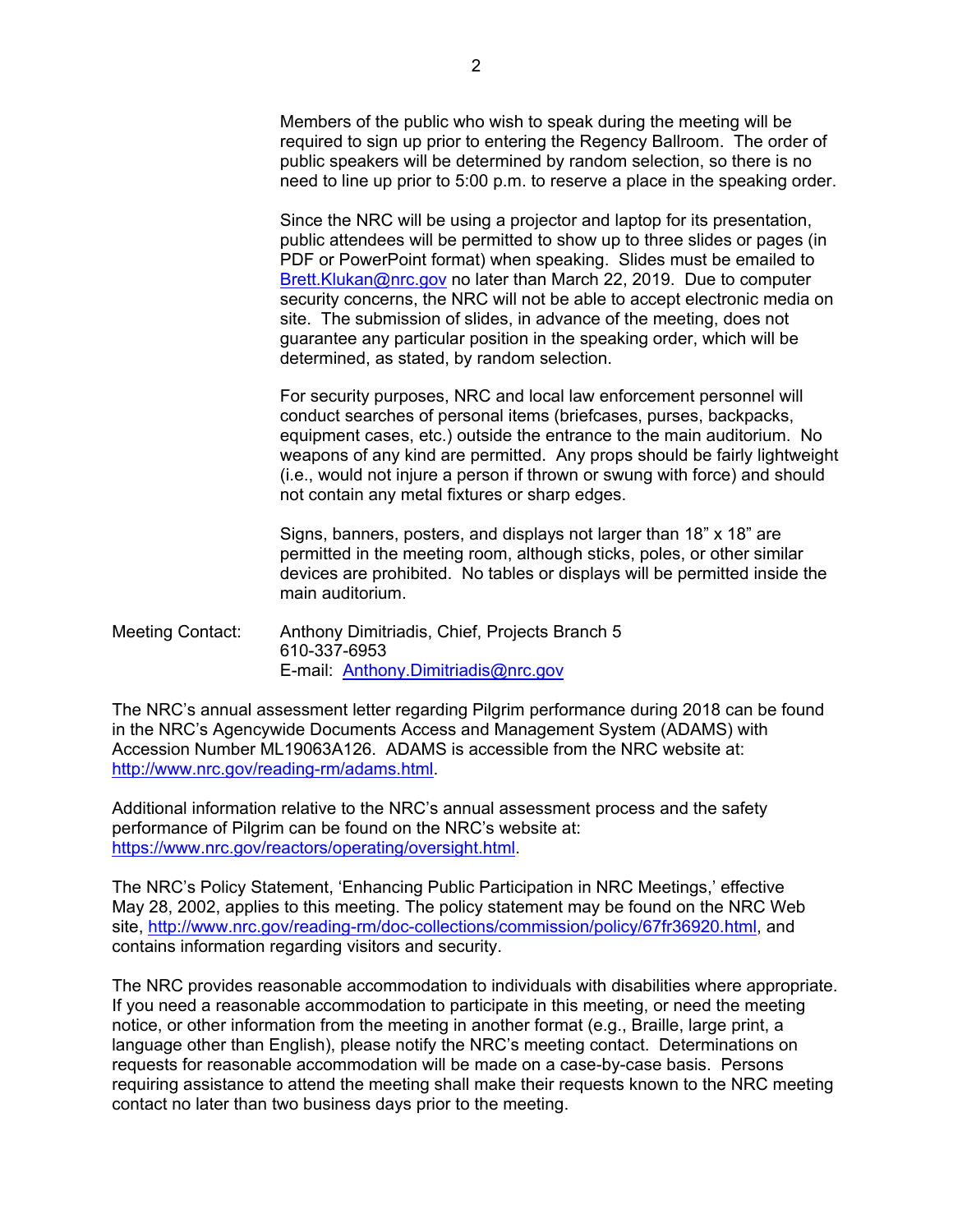Attendance by other NRC personnel at this meeting should be made known by Tuesday, March 19, 2019, via telephone to the NRC meeting contact.

Because meetings are sometimes canceled or rescheduled as a result of unforeseen circumstances such as severe weather, please confirm the meeting schedule on the NRC website under public meetings, https://www.nrc.gov/pmns/mtg.

Approved by: */RA/*

 Anthony Dimitriadis, Chief Projects Branch 5 Division of Reactor Projects

cc: Distribution via ListServ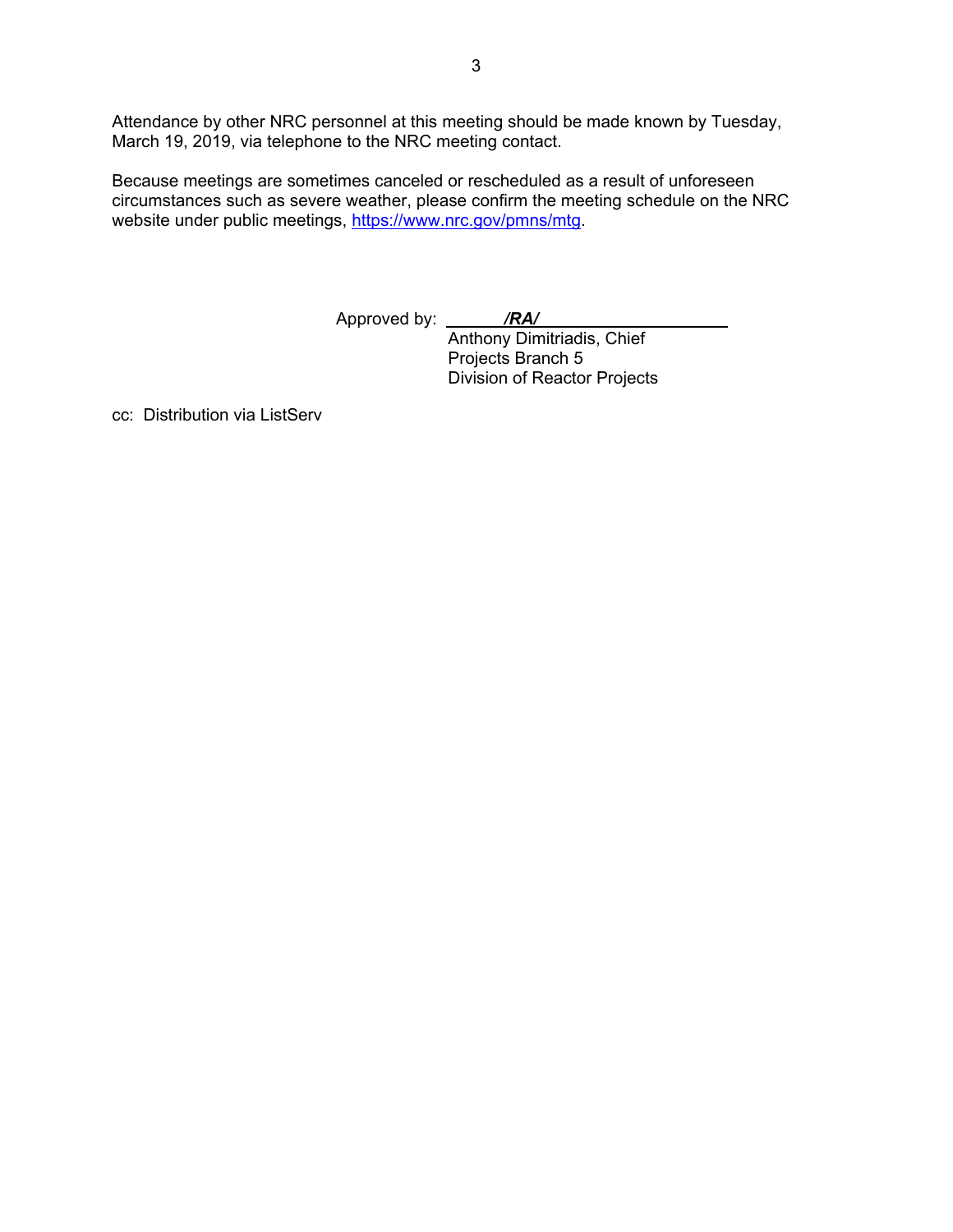Region I Notice of Public Meeting for Pilgrim Nuclear Power Station (MN 19-001) dated March 11, 2019

DISTRIBUTION: (via email) Executive Director for Operations, OEDO (RIDSEDOMAILCENTER) Deputy Executive Director for Reactor Programs, OEDO (RIDSEDOMAILCENTER) Director, Office of Nuclear Reactor Regulation, NRR (RIDSNRROD) Deputy Director, Office of Nuclear Reactor Regulation, NRR (RIDSNRROD) Director, Office of Nuclear Material Safety and Safeguards, NMSS (RIDSNMSSOD) Asst General Counsel Materials Litigation and Enforcement, OGC (RIDSOGCMAILCENTER) Director, Division of Inspection and Regional Support, NRR/DIRS (RIDSNRRDIRS) Director, Division of Operating Reactor Licensing, NRR/DORL (RIDSNRRDORL) Project Directorate I-1 (PD 1/2), NRR (RIDSNRRDORLLPL1) DLew, RA RLorson, DRA DCollins, DRP MShams, DRP JYerokun, DRS BWelling, DRP ADimitriadis, DRP LCline, DRP AZiedonis, DRP ZHollcraft, DRP MHardgrove, DRP PBoguszewski, DRP EBurket, DRP, SRI BPinson, DRP, RI ACass, DRP, AA MMcCoppin, RI OEDO DTifft, RI, SLO CGordon, RI, SLO DScrenci, RI, PAO NSheehan, RI, PAO BKlukan, RI, RC JLamb, NRR JWeil, OCA GDacus, OCA DCatelveter, OPA MDusaniwskyj, NRR BWatson, NMSS TSmith, NMSS RidsNrrPMPilgrim Resource

DOCUMENT NAME: G:\DRP\BRANCH5\Annual Assessment Meetings\2018 EOC\03\_26\_2019 Meeting\AAM Public Notice\PG 2019 AAM Notice Final.docx ADAMS ACCESSION NUMBER: **ML19070A096**

| <b>SUNSI Review</b> |              | ☑<br>Non-Sensitive<br>Sensitive |  | \√<br><b>Publicly Available</b><br>Non-Publicly Available |  |  |
|---------------------|--------------|---------------------------------|--|-----------------------------------------------------------|--|--|
| <b>OFFICE</b>       | RI/DRP       | <b>RI/DRP</b>                   |  |                                                           |  |  |
| <b>NAME</b>         | PBoguszewski | ADimitriadis                    |  |                                                           |  |  |
| <b>DATE</b>         | 3/7/19       | 3/11/19                         |  |                                                           |  |  |